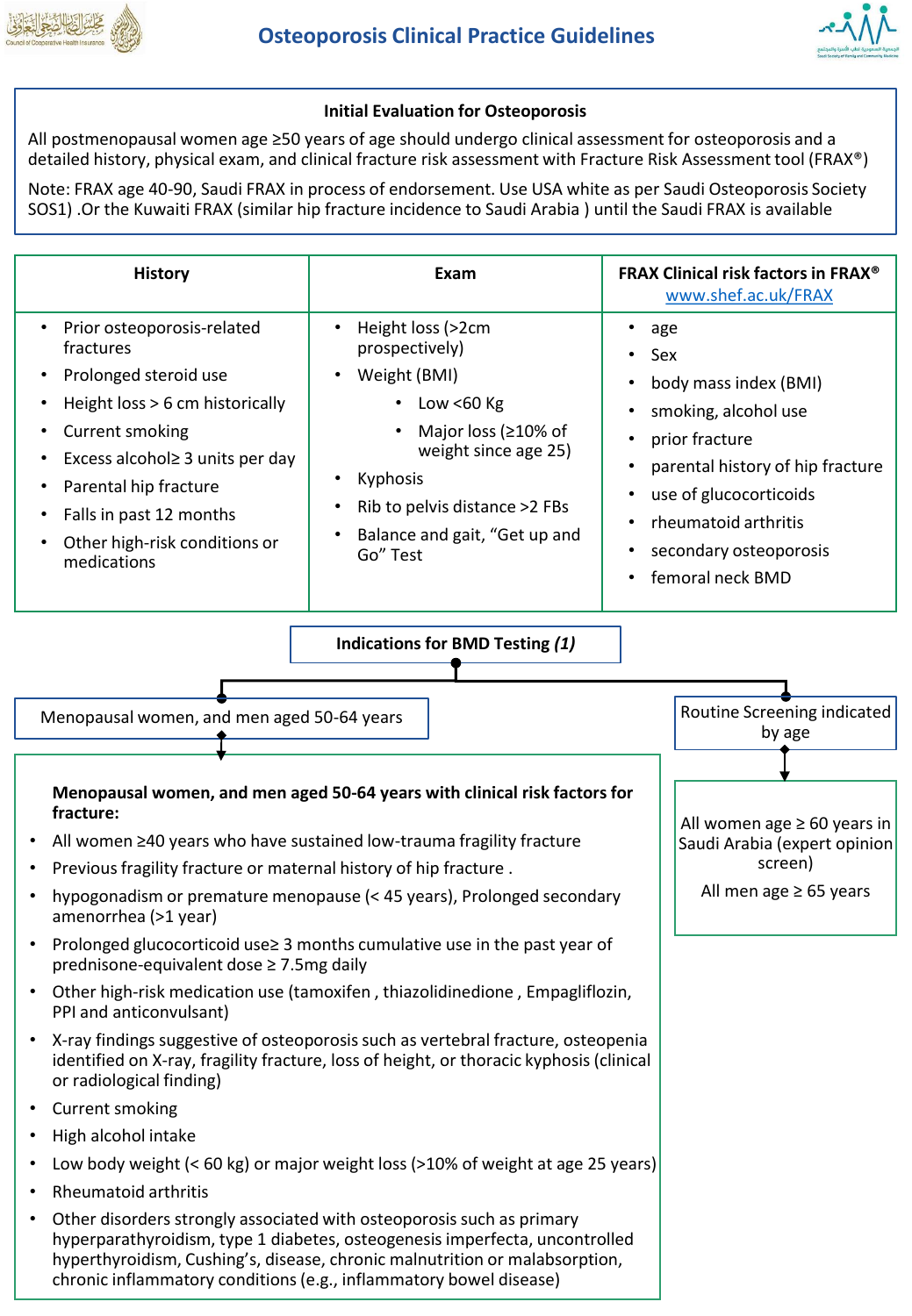



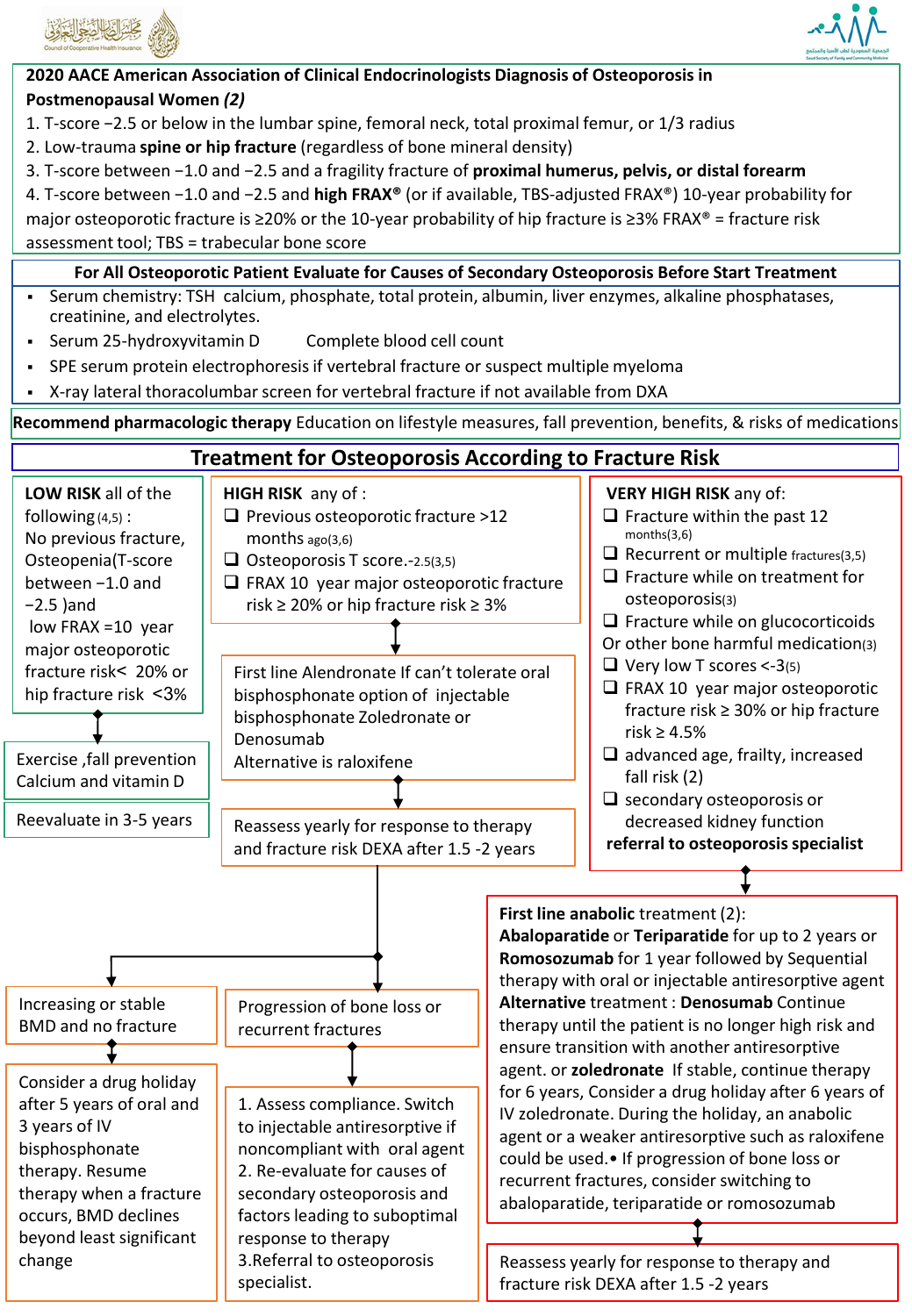

| treatment reduces vertebral fracture and breast cancer risk at the same absolute rate that it increases the VTE and fatal stroke risk)<br>Increased risk of thromboembolic events Risks needs to be weighed against benefits, especially in patients with or at risk of CHD (in whom | SERMS (Evista)                                                                                          |
|--------------------------------------------------------------------------------------------------------------------------------------------------------------------------------------------------------------------------------------------------------------------------------------|---------------------------------------------------------------------------------------------------------|
| SE: premenopausal women worsening of hot flashes, leg cramps, increase risk of deep vein thrombosis.                                                                                                                                                                                 | leto b\gm 09                                                                                            |
| Stop in periods of prolonged immobilization (surgery, long flight, cholestyramine<br>intake)                                                                                                                                                                                         | RALOXIFEN                                                                                               |
| risk of sever hypocalcemia if CrCl <30 ml/min                                                                                                                                                                                                                                        |                                                                                                         |
| 30 ml/min<br>1) In pregnancy, women who plan to be pregnant. 2) Risk of atypical fracture, ONJ, Dose adjustment for renal impairment is not necessary. CrCl $\geq$                                                                                                                   |                                                                                                         |
| Contraindicated:                                                                                                                                                                                                                                                                     |                                                                                                         |
| SE: Eczema, cellulitis, low calcium                                                                                                                                                                                                                                                  | Antiresorptive SC injection<br>60 mg SC every 6 months                                                  |
| 60 mg denosumab in 1 mL solution in a single-use prefilled syringe or vial Subcutaneous injection every 6 months                                                                                                                                                                     | Denosumab (Prolia)                                                                                      |
| SE: Hypersensitivity, flu-like reaction, Risk of atypical fracture, ONJ, Arterial fibrillation Contraindicated: in pregnancy, women who plan to be<br>pregnant, and in patients with creatinine clearance below 30 mL/min                                                            | Antiresorptive Intravenous<br><u>Consider drug holiday after 3 years</u>                                |
| Correct hypocalcemia before starting treatment.                                                                                                                                                                                                                                      | 5 mg IV once yearly                                                                                     |
| One infusion per year over minimum of 15 min. Good hydration before receiving<br>the medication.                                                                                                                                                                                     | zoledronate                                                                                             |
| $2$ ) In pregnancy, women who plan to be pregnant. 3) In patients with creatinine clearance below 30 mL/min.                                                                                                                                                                         |                                                                                                         |
| $\%$ hour after the dose<br>1) Should not be prescribed for patients with active esophageal abnormalities or<br>peptic ulcer disease. And inability to remain upright for at least                                                                                                   |                                                                                                         |
| Contraindicated:                                                                                                                                                                                                                                                                     | Consider drug holiday after 5 years                                                                     |
| SE :1) Hypocalcemia 2) atypical fracture of the femur 3) osteonecrosis of the jaw<br>defer initiation or hold if Invasive dental procedures                                                                                                                                          |                                                                                                         |
| Patient should not lie down on their back, eat, or drink for at least 30 min after<br>taking alendronate.                                                                                                                                                                            | Antiresorptive oral                                                                                     |
| Tablet should be swallowed as a whole with a large glass (8 ounces) of plain water only (not mineral water, coffee, juice, or any other liquid).                                                                                                                                     | 70 mg once weekly                                                                                       |
| Instructions: should be taken as soon as patient wakes up in the morning, before eating, or drinking anything                                                                                                                                                                        | <b>ALENDRONATE</b>                                                                                      |
| Caution in patient with hypercalcemia and patients with history of renal stones                                                                                                                                                                                                      | Postmenopausal, men >50 yr (1000<br>pregnant women (600 IU/d)<br>ID/01<br>Premenopausal, men <50 yr and |
| Instructions: Expose to sun for 10-15 min 2-3 times/wk                                                                                                                                                                                                                               | <b>UTAMIN D</b>                                                                                         |
| Caution in patient with hypercalcemia and patients with history of renal stones                                                                                                                                                                                                      | Postmenopausal, men >50 years<br>pregnant women (1000 mg/d),<br>(1500 mg/d)                             |
| affected when given concurrently)<br>Instructions: Calcium should be taken with meals for better absorption. Calcium<br>should not be taken with iron (absorption may be adversely                                                                                                   | <b>CALCIUM</b><br>Premenopausal, men <50 years and                                                      |
|                                                                                                                                                                                                                                                                                      |                                                                                                         |